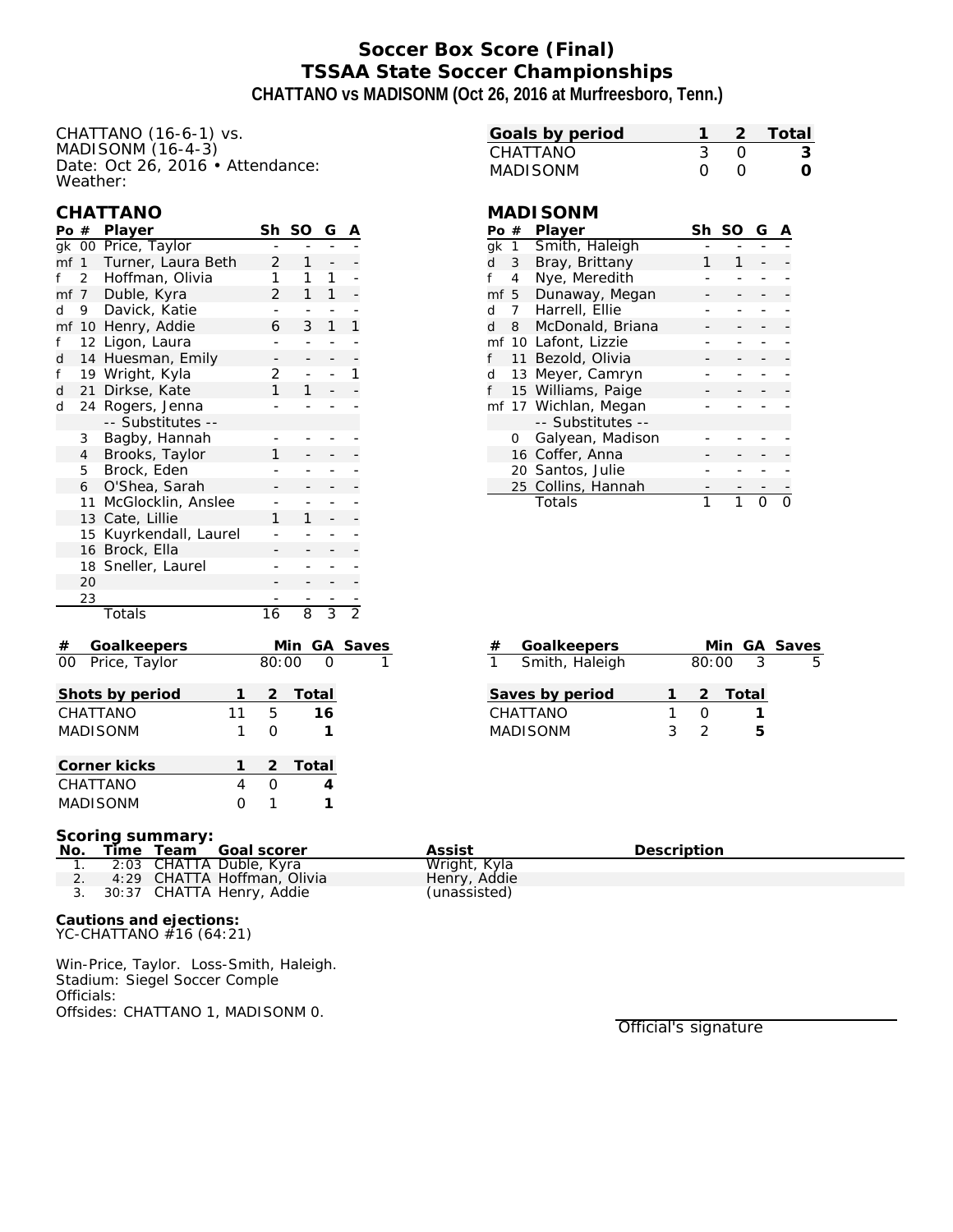## **Play-by-Play Summary (1st period) CHATTANO vs MADISONM (Oct 26, 2016 at Murfreesboro, Tenn.)**

| <b>CHATTANO Starters:</b> |                 |                    | <b>MADI SONM Starters:</b> |    |                  |  |
|---------------------------|-----------------|--------------------|----------------------------|----|------------------|--|
| GK.                       | 00              | Price, Taylor      |                            | 8  | McDonald, Briana |  |
| MF                        |                 | Turner, Laura Beth |                            | 3  | Bray, Brittany   |  |
|                           | 2               | Hoffman, Olivia    | D                          | 13 | Meyer, Camryn    |  |
| MF                        |                 | Duble, Kyra        | D                          |    | Harrell, Ellie   |  |
| D                         | 24              | Rogers, Jenna      | GK                         |    | Smith, Haleigh   |  |
| D                         | 9.              | Davick, Katie      | MF                         | 10 | Lafont, Lizzie   |  |
| MF                        | 10              | Henry, Addie       | MF                         | 5  | Dunaway, Megan   |  |
| F.                        | 12 <sup>2</sup> | Ligon, Laura       | MF                         | 17 | Wichlan, Megan   |  |
| D                         | 14              | Huesman, Emily     |                            | 4  | Nye, Meredith    |  |
| F.                        | 19              | Wright, Kyla       |                            | 11 | Bezold, Olivia   |  |
| D                         | 21              | Dirkse, Kate       |                            | 15 | Williams, Paige  |  |

00:00 Price, Taylor at goalie for CHATTANO.

00:00 Smith, Haleigh at goalie for MADISONM.

02:03 GOAL by CHATTANO Duble, Kyra (FIRST GOAL), Assist by Wright, Kyla.

#### **CHATTANO 1, MADISONM 0**

04:29 GOAL by CHATTANO Hoffman, Olivia, Assist by Henry, Addie.

#### **CHATTANO 2, MADISONM 0**

- 06:56 CHATTANO substitution: Cate, Lillie for Ligon, Laura.
- 10:54 Shot by CHATTANO Turner, Laura Beth WIDE.
- 11:42 CHATTANO substitution: Brooks, Taylor for Wright, Kyla.
- 13:40 CHATTANO substitution: Brock, Ella for Cate, Lillie.
- 13:40 CHATTANO substitution: Brock, Eden for Turner, Laura Beth.
- 17:07 CHATTANO substitution: Cate, Lillie for Duble, Kyra.
- 17:48 Corner kick by CHATTANO Hoffman, Olivia [17:48].
- 17:53 Shot by CHATTANO Dirkse, Kate, SAVE Smith, Haleigh. Foul on MADISONM.
- 22:45 CHATTANO substitution: Wright, Kyla for Brock, Ella.
- 22:45 CHATTANO substitution: Turner, Laura Beth for Brooks, Taylor.
- 22:45 CHATTANO substitution: Duble, Kyra for Brock, Eden.
- 22:45 CHATTANO substitution: Ligon, Laura for Henry, Addie.
- 24:04 Shot by CHATTANO Duble, Kyra HIT POST.
- 26:31 CHATTANO substitution: Henry, Addie for Hoffman, Olivia.
- 26:31 CHATTANO substitution: Brock, Ella for Cate, Lillie.
- 26:31 MADISONM substitution: Williams, Paige for Harrell, Ellie.
- 27:40 Shot by CHATTANO Henry, Addie HIGH.
- 29:20 Corner kick by CHATTANO Henry, Addie [29:20]. Foul on MADISONM.
- 30:37 GOAL by CHATTANO Henry, Addie.

#### **CHATTANO 3, MADISONM 0**

\*

\*

\*

- 31:23 CHATTANO substitution: Brooks, Taylor for Brock, Ella.
- 31:23 CHATTANO substitution: Hoffman, Olivia for Turner, Laura Beth.
- 31:23 CHATTANO substitution: Brock, Eden for Wright, Kyla.
- 33:19 Shot by CHATTANO Henry, Addie, SAVE Smith, Haleigh.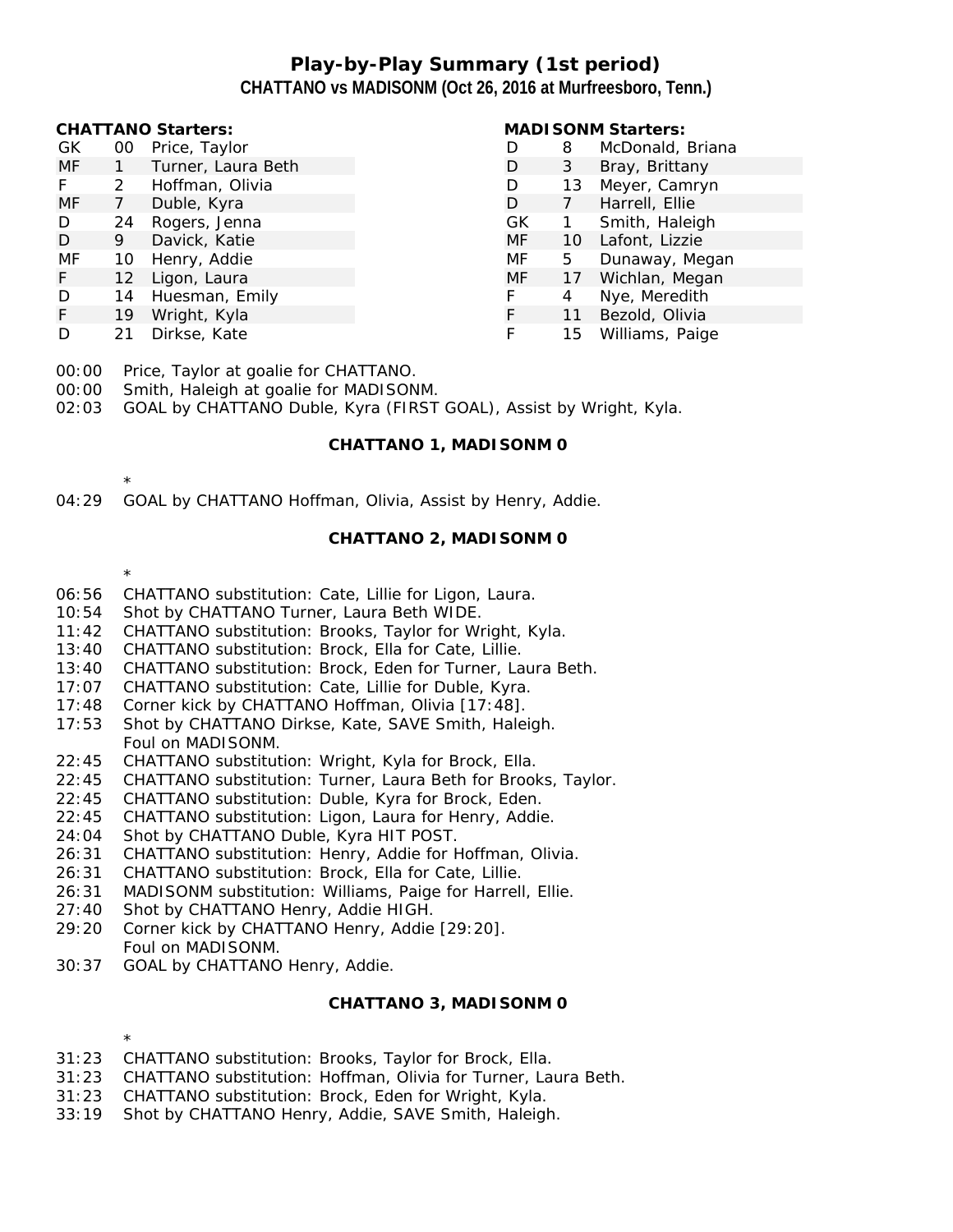## **Play-by-Play Summary (1st period) CHATTANO vs MADISONM (Oct 26, 2016 at Murfreesboro, Tenn.)**

- 34:59 Corner kick by CHATTANO Hoffman, Olivia [34:59]. Foul on MADISONM.
- 36:23 Header Shot by CHATTANO Henry, Addie, SAVE Smith, Haleigh.
- 36:33 CHATTANO substitution: Cate, Lillie for Ligon, Laura.
- 36:33 MADISONM substitution: Santos, Julie for Coffer, Anna.
- 37:06 Corner kick by CHATTANO Duble, Kyra [37:06].
- 37:13 Shot by CHATTANO Brooks, Taylor WIDE. Foul on CHATTANO.
- 38:36 Shot by MADISONM Bray, Brittany, SAVE Price, Taylor.
- 39:13 Shot by CHATTANO Henry, Addie HIGH.
- 40:00 End of period [40:00].